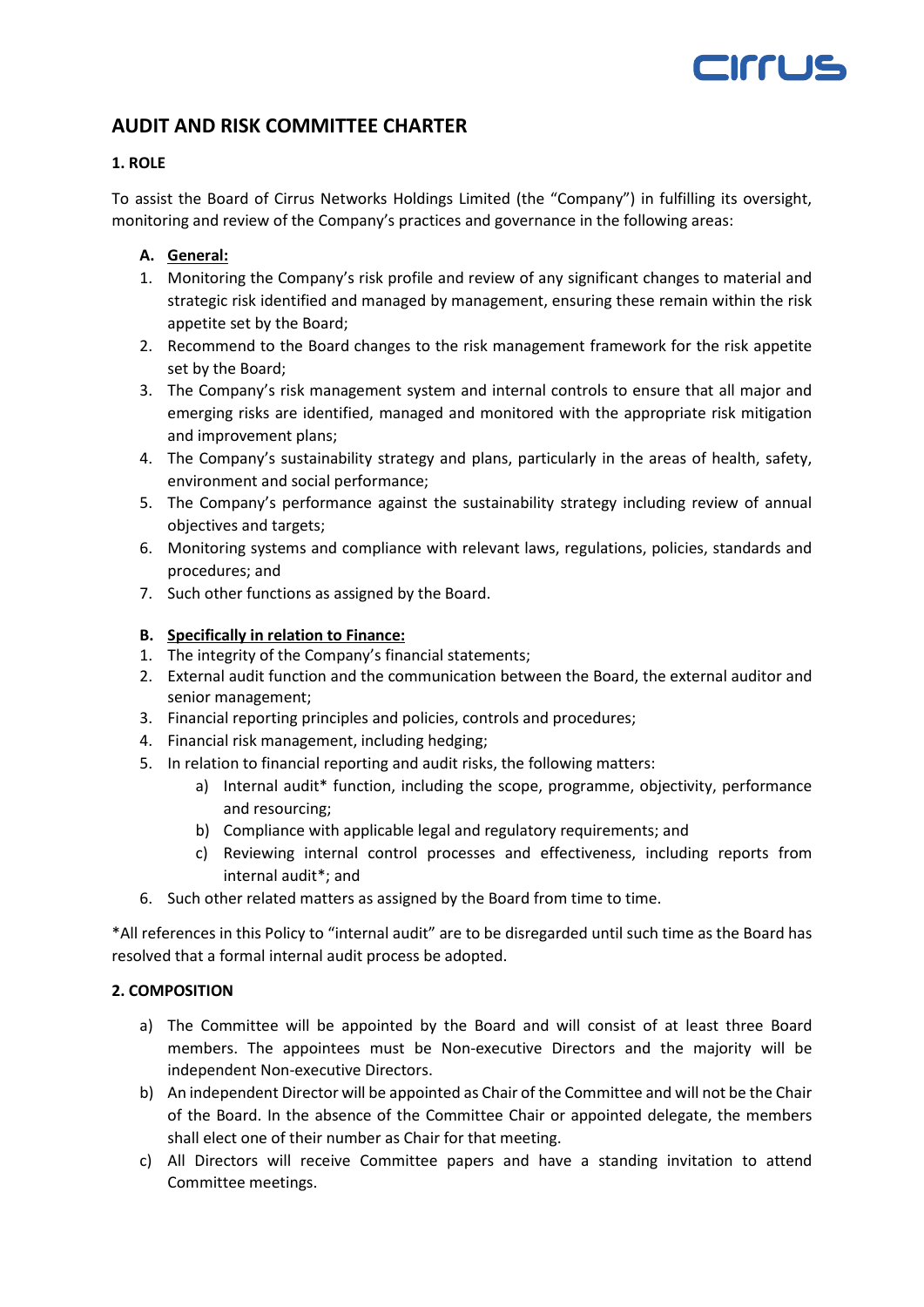

d) A quorum will comprise any two Committee members.

## **3. OPERATION**

- a) The Committee will meet at least twice a year, with other meetings on an as required basis. Committee meetings will be governed by the same rules in the Company's constitution, with the rules for Board meetings applying to Committee meetings. The Company Secretary shall be the Secretary of the Committee.
- b) The Managing Director and CFO are required to attend all Committee meetings. As needed, other members of management will be invited to attend meetings for appropriate agenda items.
- c) The external auditors will be given notice of all meetings and are required to attend the meetings dealing with the full year and half year audited accounts.
- d) The Chair of the Committee may call a meeting with external audit independent of management (and/or internal audit where that process has been implemented).
- e) The Chair of the Committee will update the Board about matters considered, discussed and resolved at Committee meetings, and other matters relevant to the Committee's role, responsibilities and activities.
- f) The Committee will consider if any material matters arising out of the Committee meeting should be advised to any other Committee and if so, ensure this occurs.

#### **4. RESPONSIBILITIES**

The Committee will be charged with the following responsibilities:

#### 4.1 Risk Management and Internal Controls

- a) In relation to all areas of risk to which the Company is subject (both Environmental, Social and General ("ESG"), and Financial:
	- i. Oversight of the Company's risk appetite as set by the Board, including reviewing and assessing the adequacy, effectiveness and appropriateness of the internal controls, policies, guidelines and procedures which form the Company's overall risk management framework; and the systems and processes for managing material business risks across the Company;
	- ii. Review and report to the Board on whether management is operating within the risk appetite set by the Board and that risk considerations are being incorporated into strategic and business planning. The Company's management will engage with the Committee to establish a mutual understanding of the Company's overall appetite for risk and the Committee will require management to demonstrate its effectiveness in identifying, assessing and managing the Company's most significant risk exposures;
	- iii. Receiving reports from management on new and emerging sources of risk and the risk controls and mitigation measures that management has put in place to deal with those risks;
	- iv. Undertake a periodic review of the Company's most significant risks and whether risk management strategies are appropriate;
	- v. Review and recommend to the Board those risk management reporting and governance policies which require Board approval, and any changes to the risk management framework or to the risk appetite set by the Board; and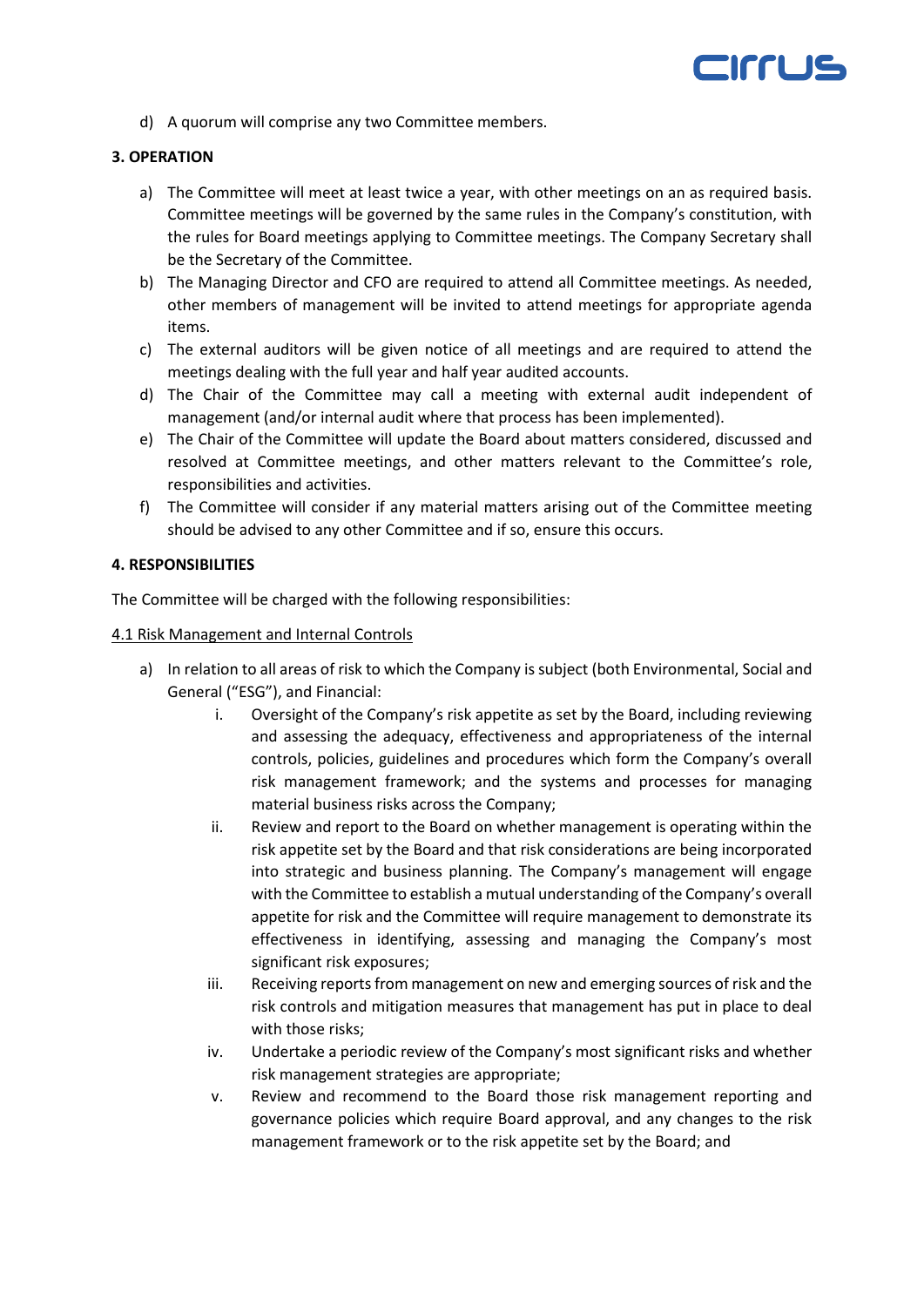

- b) Specifically in relation to financial risk and financial, reporting and audit matters (including accounting, taxation, financial, capital management, treasury, hedging, budgets and forecasting, accounts payable, payroll, purchasing and contracts, insurance and all finance related software):
	- i. Monitor the ability of the Company to fund its ongoing activities and any major potential investments, having regard to current and proposed funding arrangements and the Company's outlook as to solvency;
	- ii. Monitor the prudence of gearing levels, interest cover and compliance with banking covenants;
	- iii. Review, at least annually, the Company's insurance programs and adequacy of insurance cover having regard to the insurable risks associated with the Company's business;
	- iv. Reviewing any material incident reported or referred to the Chair of the Committee or to the external auditor or the Company's solicitors from time to time, under the Whistleblower Policy or Corporate Code of Conduct. Where relevant, discuss with the Board or management whether the investigation was conducted in an independent, fair and objective manner; whether any discipline was fair and appropriate; whether any discloser was adequately protected from detrimental acts or omissions; and any lessons learned are appropriately actioned;
	- v. Reviewing any material incident, which has occurred involving fraud or other breakdown of the Company's internal controls or any matter reported to the Chair of the Committee, under the Anti-Bribery and Corruption Policy; and
	- vi. Review the Gifts and Entertainment Register and any other register established from time to time to record other payments (eg, for donations, sponsorship etc) and where relevant discuss with management the appropriateness of any gift or entertainment (or in other cases, the business rationale for the transaction).

## 4.2 External Audit

- a) The appointment, compensation, rotation of the lead audit partner, retention of the audit firm and oversight of the work of the external auditor. This will include all audit and non-audit services provided by the external auditor. The external auditor shall report directly to the Committee.
- b) The independence of the external auditor and their performance, considered at least on an annual basis.
- c) The scope and adequacy of the annual plan of the external auditor.
- d) Regularly review with the external auditor any audit problems or difficulties encountered during the audit including any restrictions on the scope of the external auditors' activities or access to information.
- e) Review and assess the integrity of the external audit process as a whole.

## 4.3 Financial Statements and Supporting Processes

- a) Reviewing and recommending to the Board for approval and signing, the annual financial statements and half year financial statements of the Company and other related information.
- b) Assessment of whether external reporting is consistent with the Committee's information and knowledge including a review of the certification of the effectiveness of internal controls provided by the Managing Director and CFO and other management in relation to the half year and annual financial statements.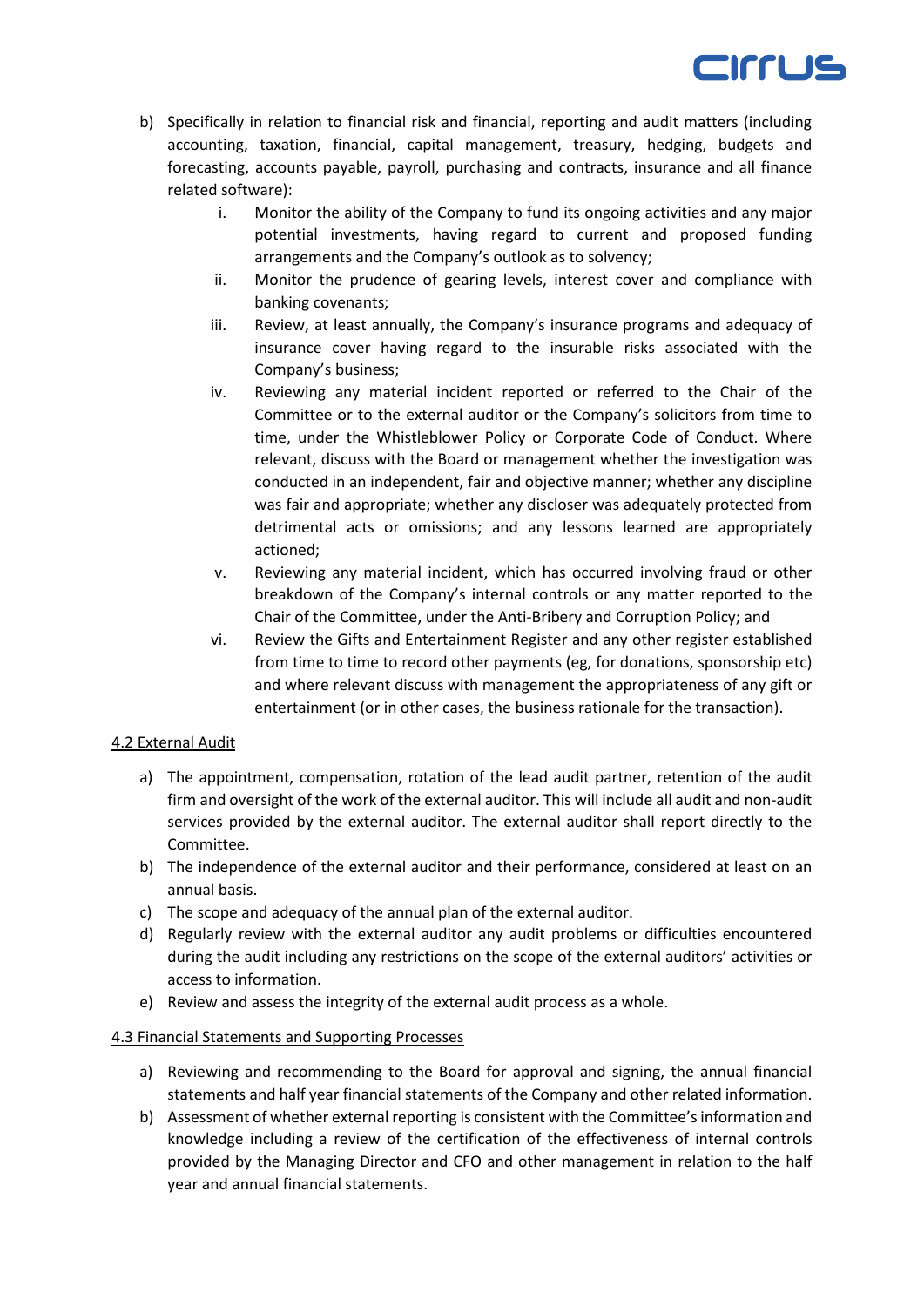

- c) Consideration of material issues regarding accounting policies and financial statement presentation, reviewing any changes in accounting or reporting requirements, and assessing subsequent effects on the Company's financial statements and the policies and practices.
- d) Discussions with management and the external auditor regarding significant financial reporting issues and judgments, including significant accounting estimates made in the preparation of the financial statements and the consideration thereof.
- e) Review all related party transactions and discuss with management the business rationale for the transactions.

4.4 Internal Audit (this clause shall only come into effect if and when the Board has resolved that a formal internal audit process be adopted)

- a) Review the scope, programme, objectivity, performance and resourcing of the internal audit function, considered at least on an annual basis.
- b) Review the reports from the internal auditor and any material issues arising. The internal audit reports shall be received directly to the Committee.
- c) Review and monitor management responsiveness to the internal auditor's findings and recommendations.
- d) Monitor and assess the performance and effectiveness of the internal audit through internal audit reports, from the Committee's observations and from management feedback, including whether the internal audit function is adequately resourced.

## 4.5 Legal and Regulatory Compliance

In relation to financial, reporting and audit matters (including accounting, taxation, financial, capital management, treasury, hedging, budgets and forecasting, accounts payable, payroll, purchasing and contracts, insurance and finance related software):

- a) Review and assess the effectiveness of the Company's compliance program in ensuring compliance with relevant regulatory and legal requirements.
- b) Review and assess the effectiveness of internal processes for ensuring compliance with the Company's policies and procedures.
- c) Review compliance reports prepared by management in relation to the Company's compliance with statutory, legal and other regulatory requirements; and identify and consider any matters that may have a material impact on the Company's activities and report on those matters to the Board.
- d) Review, assess and monitor the effectiveness of the Company's policies and procedures on continuous disclosure and reporting on these to the Board.
- e) Review and assess any material claims or issues in relation to taxation.

# 4.6 Financial Corporate Governance

In conjunction with the Board, use all reasonable endeavours to:

- a) Monitor developments in financial corporate governance practices.
- b) Benchmark the entity's policies against best practice and peers.
- c) Ensure that policies exist to deal with conflicts of interest.
- d) Review past or proposed transactions between the corporation and members of management or the Board.
- e) Make recommendations on financial corporate governance policies, standards and practices to the Board.